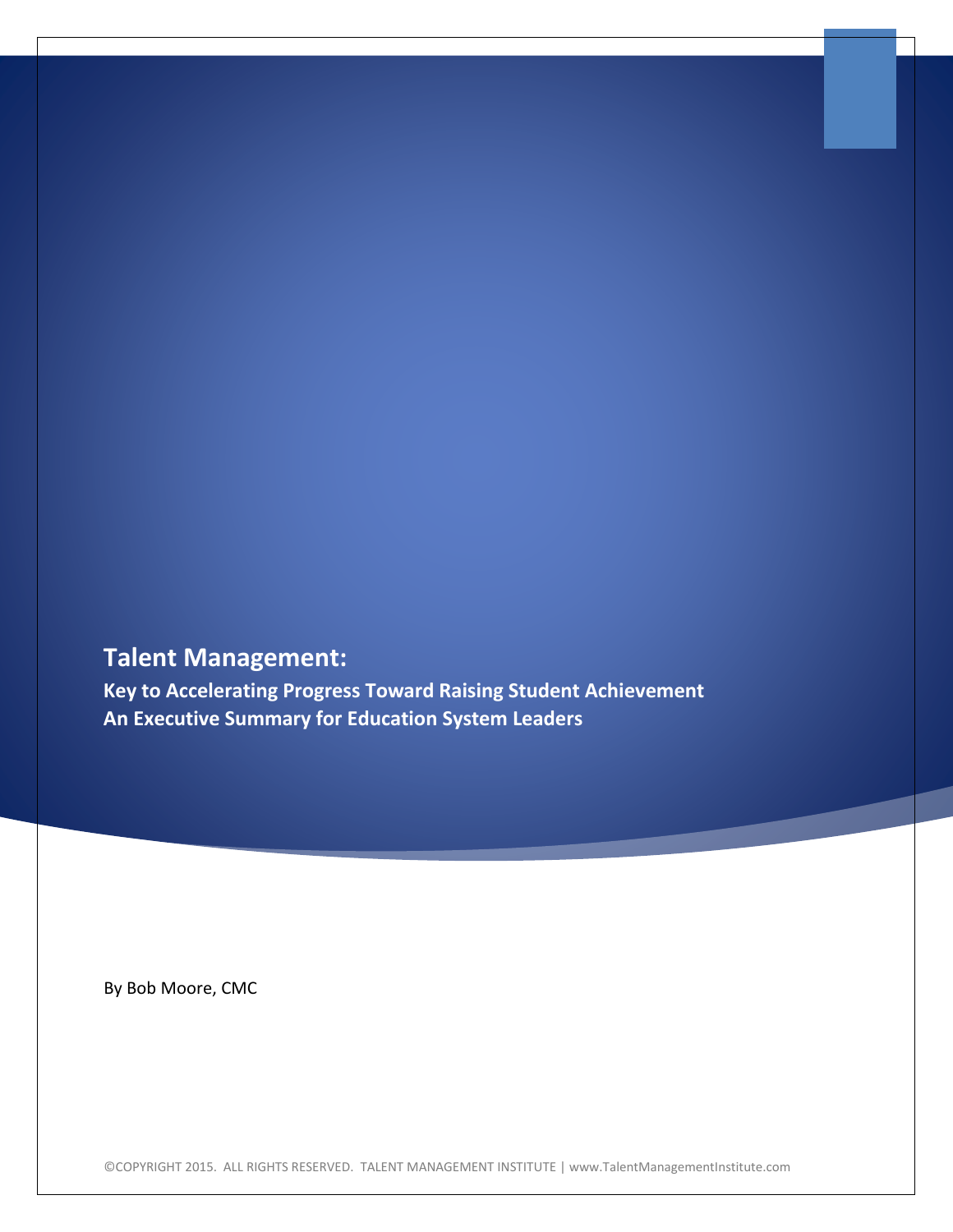# **Talent Management: Key to Accelerating Progress Toward Raising Student Achievement An Executive Summary for Education System Leaders**

By Bob Moore, CMC

## **The Educational Leadership Crisis**

According to both a Huffington Post article and a global report commissioned by Pearson, the multinational education company, education in the United States was ranked 17th worldwide in 2012. If this were a bell curve, with each country representing a spot on that curve, the United States would be average. Most who understand the realities of a global economy, consider this a crisis and an indication of lack of leadership in education.

The Pearson report further pointed out that Increasing education funding, on its own, was not shown to improve a country's educational performance.

"As 'No Child Left Behind' has moved America's schools into an era of accountability," says Vartan Gregorian, president of Carnegie Corporation of New York, "the focus of American education has been on testing. The focus, however, must and will change to performance and leadership if the goal of creating effective schools in America is to be realized." Above all, says Gregorian, "It is the principal as instructional leader who is crucial to the effectiveness of the nation's nearly 96,000 schools."



# **FAILURE**

# **American students are not learning to succeed in today's world.**

- Two out of three eighth-graders can't read proficiently. (NAEP, 2011) (NAEP, 2011)
- Nearly two-thirds of eighth-graders scored below proficient in math. (NAEP, 2011)
- Seventy-five percent of students are not proficient in civics. (NAEP, 2011)
- Nearly three out of four eighth- and twelfth-grade students cannot write proficiently. (NAEP, 2012)
- Some 1.1 million American students drop out of school every year. (EPE, 2012)

# **The Principal Matters!**

According to one study, highly effective principals raise the achievement of a typical student in their schools by between two and seven months of learning in a single school year, while ineffective principals lower achievement by a similar amount. Principals are so critical to academic success that a six-year study of school leadership could not find a single example of a school improving its student achievement record in the absence of a highquality leader. Moreover, great leaders have the largest impact on schools facing the greatest challenges. **Imagine the impact on student achievement by having schools with fully engaged team of** *fully engaged top talent* **focused on best practices—every day!**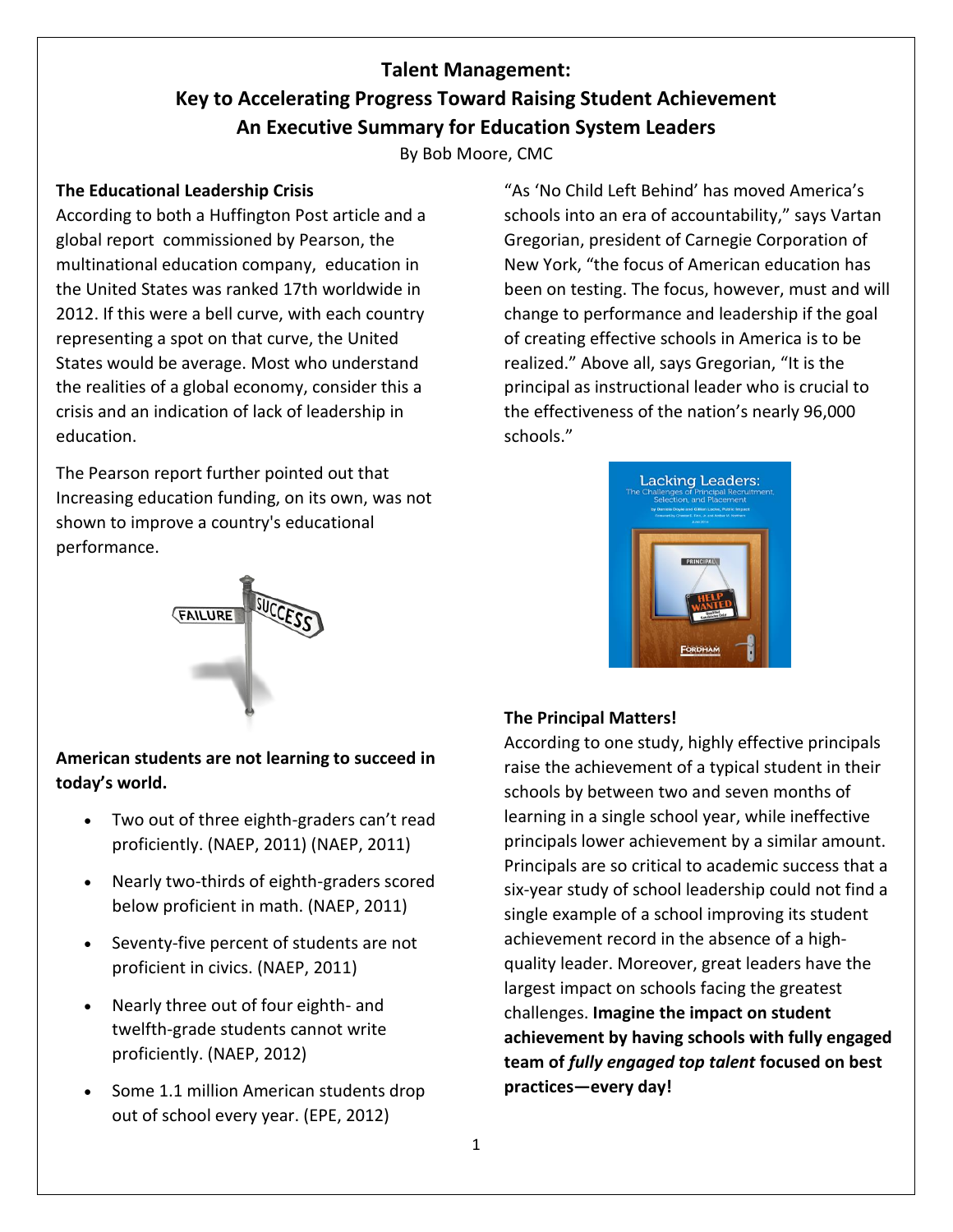*Excellent principals shape a vision of academic success for students, set a positive tone and culture in a building, and cultivate leadership in others. They also analyze and attack problems, manage all of the systems that position a school and its students to achieve at high levels, and are unafraid to break rules if need be. More importantly, they create a cadre of high-quality teachers to drive student learning. A particular blind spot has been the recruitment, selection and placement of principals. School districts must also make the principalship more desirable and re-imagine the principal's role.*

#### *Source: Thomas Fordham Institute*



**The Talent Management Solution: Job-Talent Fit** Effective talent management is an integrated system that matches talent with the job, the **Job-Talent Fit process**. It begins by fully understanding the job, the primary reasons it exists and the measurable accountabilities expected from anyone in that job.

#### **Accountabilities an Example**

Based on input from subject matter experts from the Kern Family Foundation, Teach for America and Basis Schools, the following Key Accountabilities were develop for the Head-of- School position. While the following six accountabilities may not apply to every school, they are an example of what the principal or the head of school could be expected to accomplish:

1. Create a vision where the extraordinary is expected, believed and achieved.

- 2. Effectively act as primary instructional leader.
- 3. Inspire students, staff and community to achieve internationally competitive levels of academic excellence.
- 4. Take responsibility for all students achieving their fullest potential.
- 5. Manage internal and external politics.
- 6. Effectively manage the running of the school facilities and environment.

The accountabilities of the job become the focus used in completing a comprehensive questionnaire which then produces a job report of the talent requirement for success.

The next step is to administer a **Talent Report** to the finalists for the position and determine the degree of fit with a **Gap Report**. The Gap Report becomes the basis for the onboarding and individualized development plan. This process is also effective in selecting the faculty and staff to have a fully engaged team of top talent who the principal can fully develop into their respective roles.

#### **The Dark Secret:**

#### *The Rest of the Talent Management Story*

Successfully discovering good people through an effective hiring process is only part of the story. Let's examine the next step: **Development**. But first, I must warn you about the "Dark Secret of HRD," which means that your organization is almost certainly wasting most of the money you invest in learning and development. Well over 80%, by some estimates, of the knowledge and instruction gained in training is not fully applied on the job.

#### **The Real Issue**

Education, intelligence, experience and technical skills are not enough to excel. The know-how we acquired in higher education or on-the-job training helps us perform in specific roles, but that's not enough to excel. Professional development and